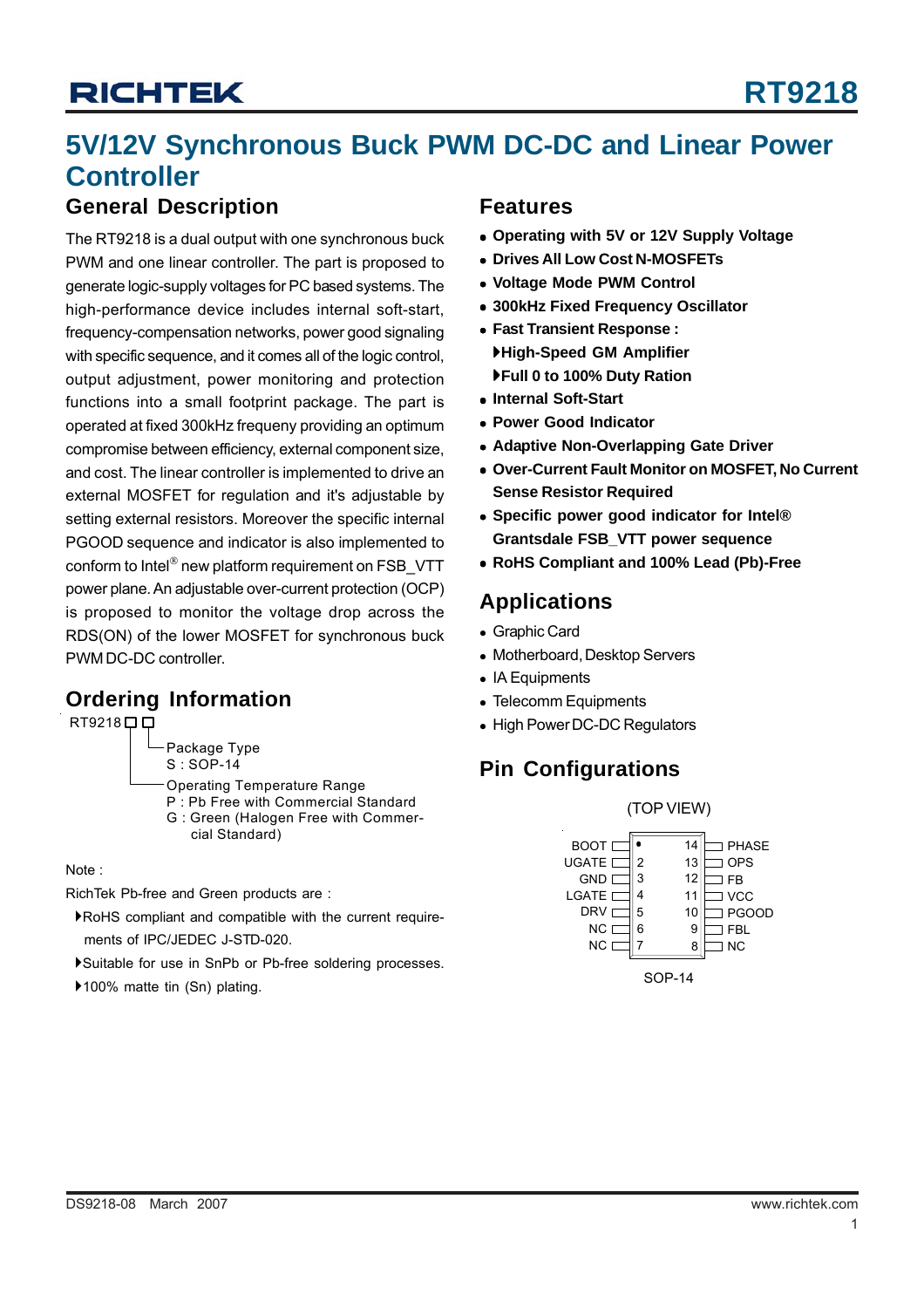

## **Typical Application Circuit**



 $(0.8 \mathrm{V} \pm 2\%)$ V<sub>REF</sub> : Internal reference voltage  $LV_{\text{OUT}} = V_{\text{REF}} \times (1 + \frac{R1}{R2})$  $\mathsf{SV_{OUT}} = \mathsf{V_{REF}} \times (1 + \frac{\mathsf{R5}}{\mathsf{R6}})$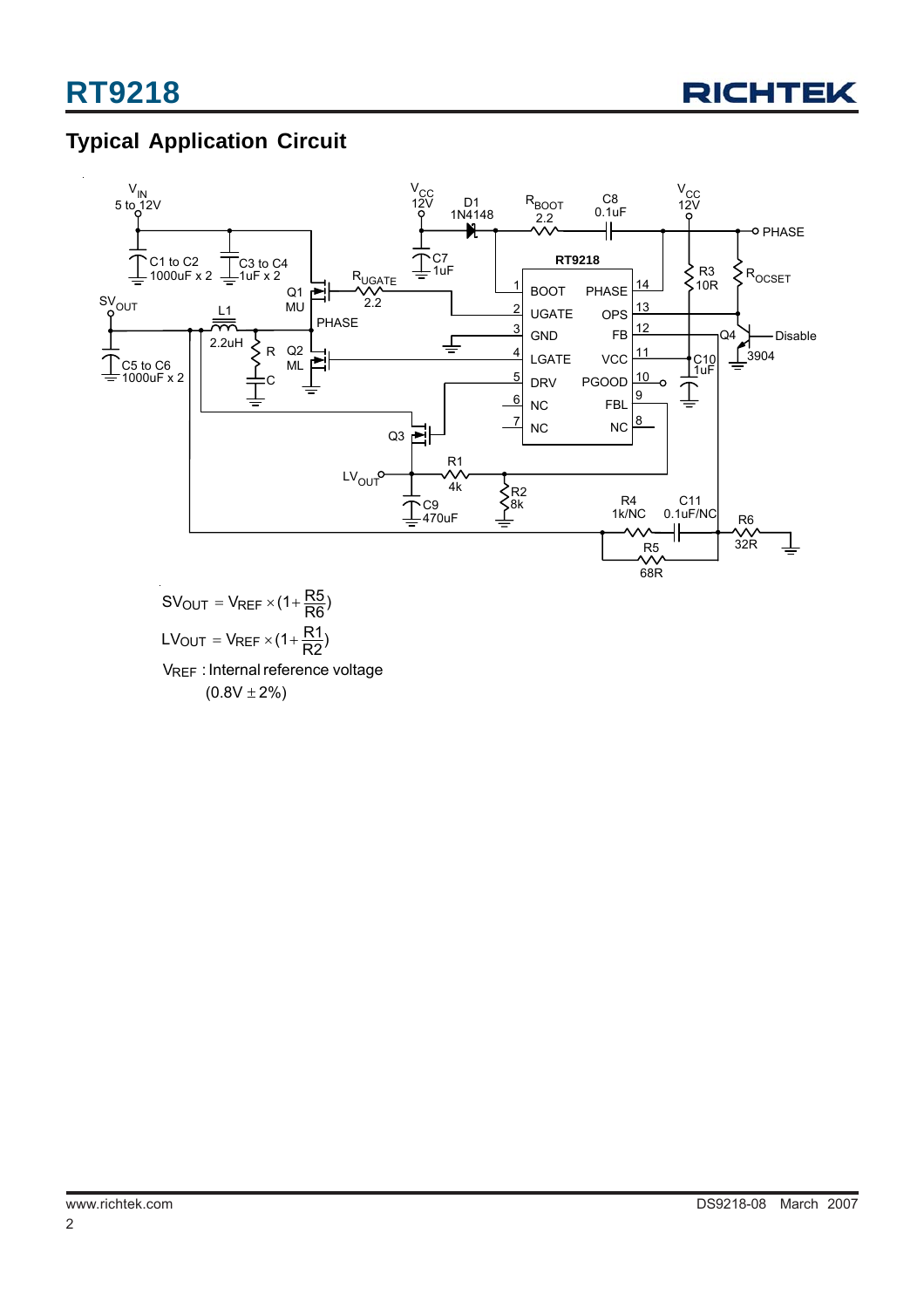## **UGATE (Pin 2)**

Upper gate driver output. Connect to gate of the highside power N-MOSFET. This pin is monitored by the adaptive shoot-through protection circuitry to determine when the upper MOSFET has turned off.

## **BOOT (Pin 1)**

Bootstrap supply pin for the upper gate driver. Connect the bootstrap capacitor between BOOT pin and the PHASE pin. The bootstrap capacitor provides the charge to turn on the upper MOSFET.

## **PHASE (Pin 14)**

Connect this pin to the source of the upper MOSFET and the drain of the lower MOSFET.

## **OPS (OCSET, POR and Shut-Down) (Pin 13)**

This pin provides multi-function of the over-current setting, UGATE turn-on POR sensing, and shut-down features. Connecting a resistor  $(R_{OCSFT})$  between OPS and PHASE pins sets the over-current trip point.

Pulling the pin to ground resets the device and all external MOSFETs are turned off allowing the output voltage power rails to float.

This pin is also used to detect  $V_{\text{IN}}$  in power on stage and issues an internal POR signal.

### **LGATE (Pin 4)**

Lower gate drive output. Connect to gate of the low-side power N-MOSFET. This pin is monitored by the adaptive shoot-through protection circuitry to determine when the lower MOSFET has turned off.

### **FB (Pin 12)**

Switcher feedback voltage. This pin is the inverting input of the error amplifier. FB senses the switcher output through an external resistor divider network.

## **VCC (Pin 11)**

Connect this pin to a well-decoupled 5V or 12V bias supply. It is also the positive supply for the lower gate driver, LGATE.

## **GND (Pin 3)**

Both signal and power ground for the IC. All voltage levels are measured with respect to this pin. Ties the pin directly to the low-side MOSFET source and ground plane with the lowest impedance.

### **DRV (Pin 5)**

Connect this pin to the base/gate of an external transistor/ MOSFET. This pin provides the drive for the linear regulator's pass transistor/MOSFET.

### **FBL (Pin 9)**

Linear regulator feedback voltage. This pin is the inverting input of the error amplifier and protection monitor. Connect this pin to the external resistor divider network of the linear regulator.

### **PGOOD (Pin 10)**

PGOOD is an open-drain output used to indicate that the regulator is within normal operating voltage ranges and it's implemented with a specific sequence as following chart.

### **NC (Pin 6,7,8)**

No internal connection.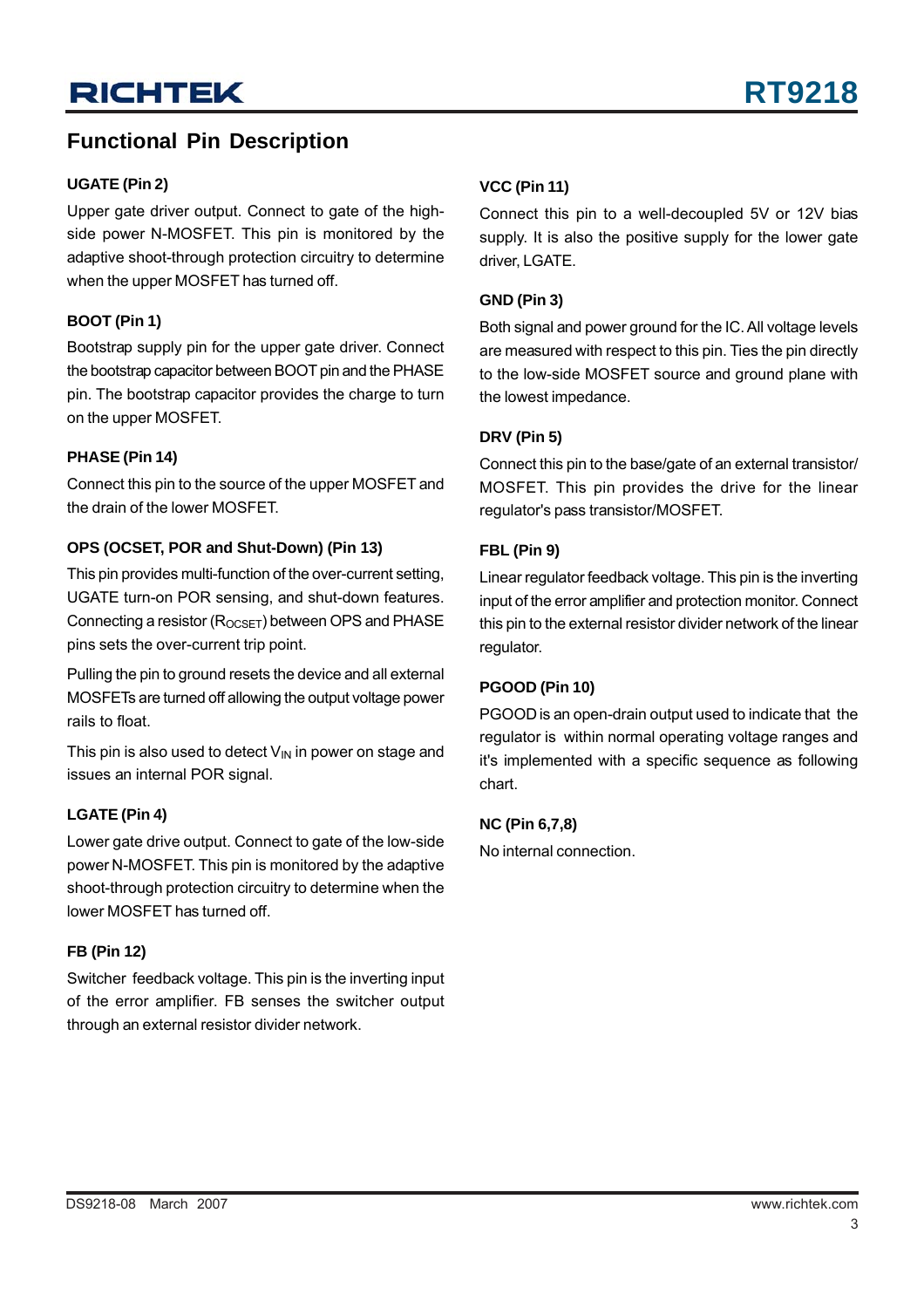

## **Function Block Diagram**



## **Timing Diagram**

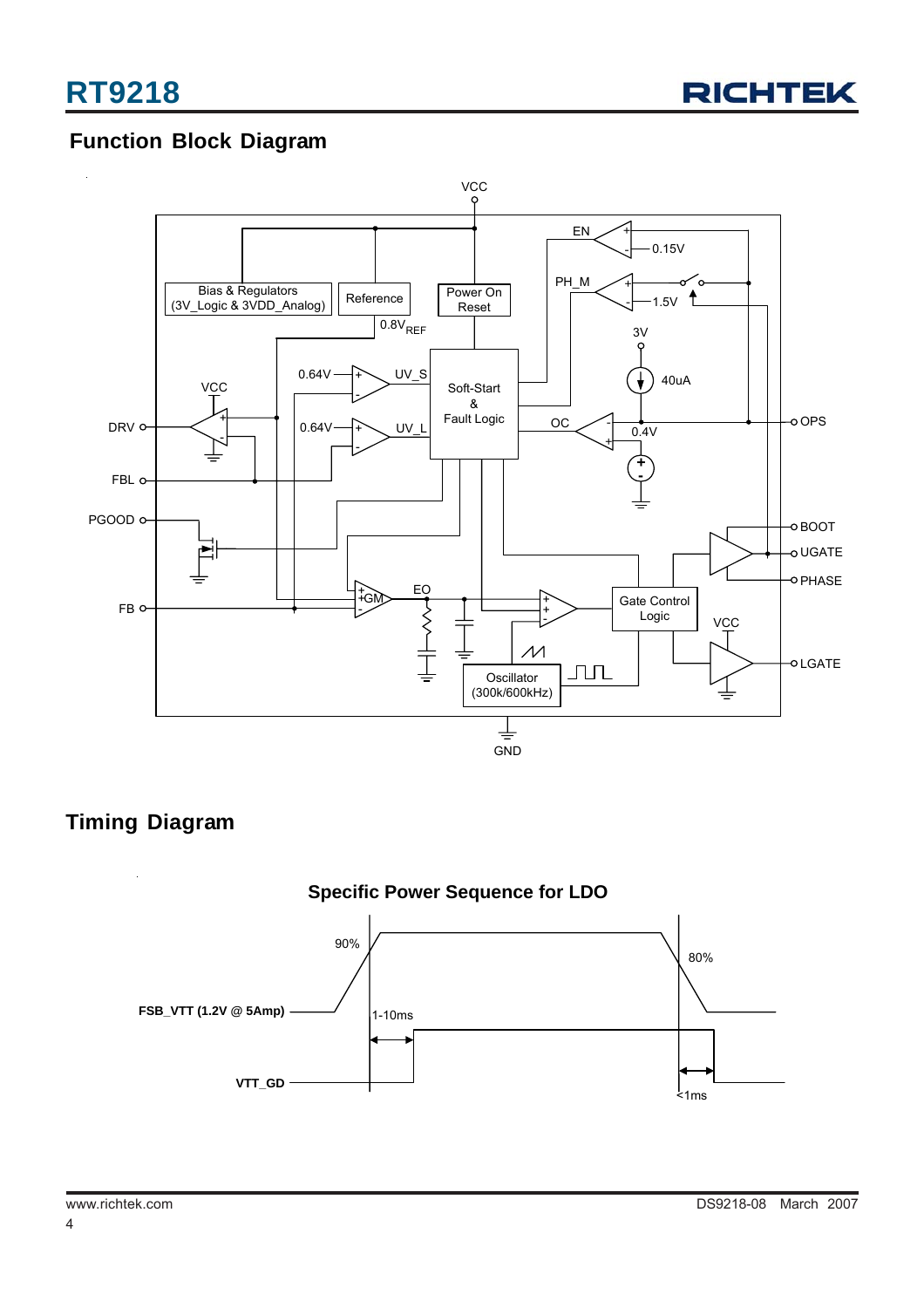## **Absolute Maximum Ratings** (Note 1)

| • PHASE to GND                        |  |
|---------------------------------------|--|
|                                       |  |
|                                       |  |
|                                       |  |
| • BOOT to GND                         |  |
|                                       |  |
|                                       |  |
|                                       |  |
|                                       |  |
|                                       |  |
| • Package Thermal Resistance (Note 4) |  |
|                                       |  |
|                                       |  |
|                                       |  |
|                                       |  |
| • ESD Susceptibility (Note 2)         |  |
|                                       |  |
|                                       |  |

## **Recommended Operating Conditions** (Note 3)

| - –40°C to 85°C - |
|-------------------|

## **Electrical Characteristics**

( $V_{CC}$  = 5V/12V, T<sub>A</sub> = 25°C, unless otherwise specified)

| <b>Parameter</b>                     | <b>Symbol</b>          | <b>Test Conditions</b>      | Min   | <b>Typ</b> | <b>Max</b> | <b>Units</b>     |
|--------------------------------------|------------------------|-----------------------------|-------|------------|------------|------------------|
| <b>V<sub>CC</sub> Supply Current</b> |                        |                             |       |            |            |                  |
| <b>Nominal Supply Current</b>        | $_{\rm lcc}$           | <b>UGATE and LGATE Open</b> | --    | 6          | 15         | mA               |
| <b>Power-On Reset</b>                |                        |                             |       |            |            |                  |
| <b>POR Threshold</b>                 | <b>VCCRTH</b>          | V <sub>CC</sub> Rising      | --    | 4.1        | 4.5        | V                |
| <b>Hysteresis</b>                    | <b>VCCHYS</b>          |                             | 0.35  | 0.5        | --         | V                |
| <b>Switcher Reference</b>            |                        |                             |       |            |            |                  |
| Reference Voltage                    | <b>V<sub>REF</sub></b> | $V_{CC}$ = 12V              | 0.784 | 0.8        | 0.816      | $\vee$           |
| <b>Oscillator</b>                    |                        |                             |       |            |            |                  |
| <b>Free Running Frequency</b>        | fosc                   | $V_{CC}$ = 12V              | 250   | 300        | 350        | kHz              |
| Ramp Amplitude                       | $\Delta V$ OSC         |                             | --    | 1.5        |            | V <sub>P-P</sub> |

*To be continued*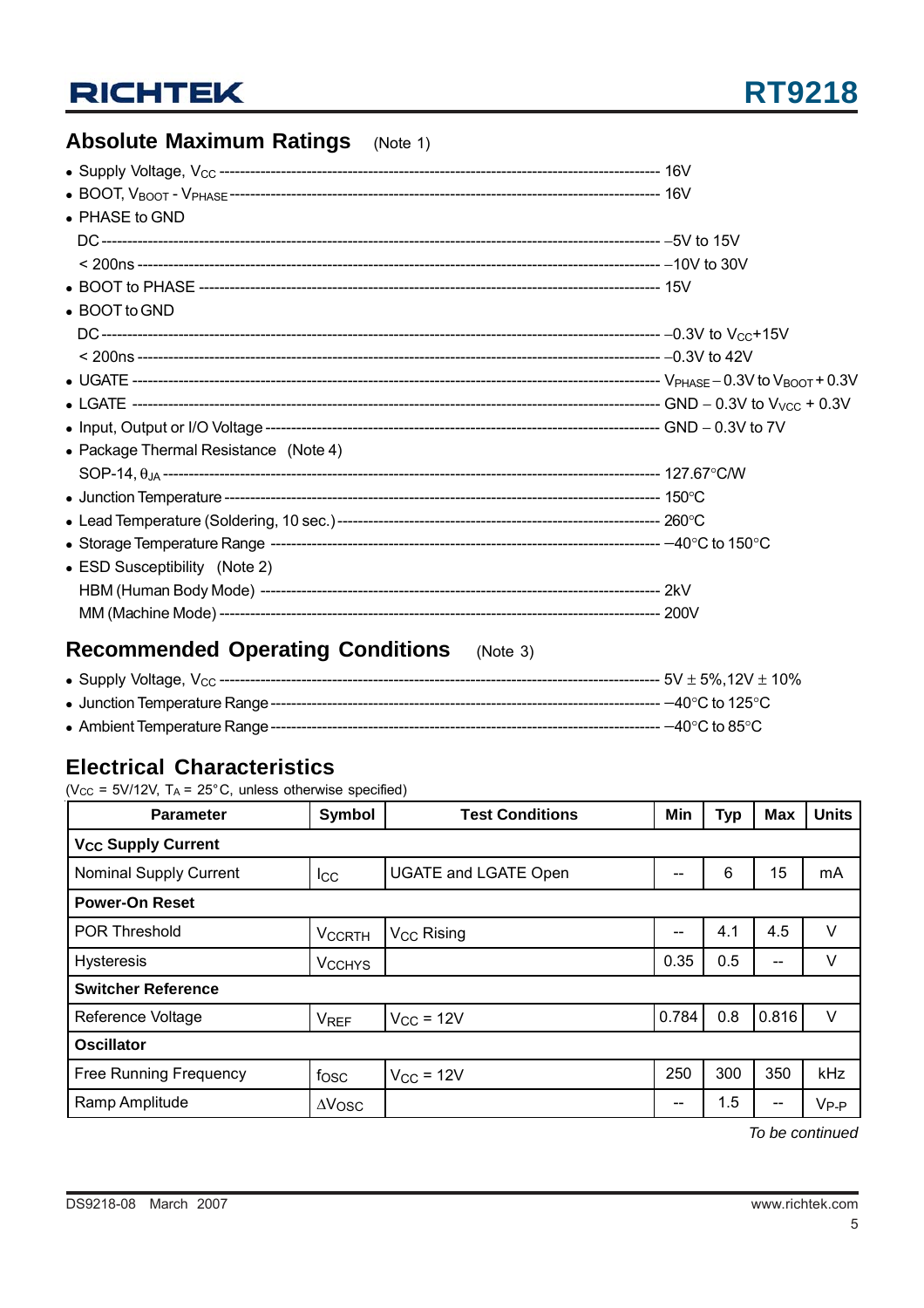# **RT9218**



| <b>Parameter</b>                                               | Symbol          | <b>Test Conditions</b>                                                     | Min   | <b>Typ</b>               | Max                      | <b>Units</b>  |
|----------------------------------------------------------------|-----------------|----------------------------------------------------------------------------|-------|--------------------------|--------------------------|---------------|
| <b>Error Amplifier (GM)</b>                                    |                 |                                                                            |       |                          |                          |               |
| E/A Transconductance                                           | g <sub>m</sub>  |                                                                            | $-$   | 0.2                      | --                       | ms            |
| Open Loop DC Gain                                              | A <sub>O</sub>  |                                                                            | --    | 90                       | $-$                      | dB            |
| <b>Linear Regulator</b>                                        |                 |                                                                            |       |                          |                          |               |
| <b>DRV Driver Source</b>                                       | $I_{DS}$        | $V_{DRV} = 6V$                                                             | --    | 1.4                      | --                       | mA            |
| Reference Voltage                                              |                 | $V_{REFREG}$ $V_{CC}$ = 12V                                                | 0.784 | 0.8                      | 0.816                    | V             |
| <b>PWM Controller Gate Drivers (<math>V_{cc}</math> = 12V)</b> |                 |                                                                            |       |                          |                          |               |
| <b>Upper Gate Source</b>                                       | <b>IUGATE</b>   | $V_{\text{BOOT}} - V_{\text{PHASE}} = 12V$<br>$V_{UGATE} - V_{PHASE} = 6V$ | 0.6   | $\mathbf{1}$             | $-$                      | A             |
| <b>Upper Gate Sink</b>                                         | RUGATE          | $V_{\text{BOOT}} - V_{\text{PHASE}} = 12V$<br>$V_{UGATE} - V_{PHASE} = 1V$ | --    | 4                        | --                       | $\Omega$      |
| Lower Gate Source                                              | <b>ILGATE</b>   | $V_{CC}$ = 12V, $V_{LGATE}$ = 6V                                           | 0.6   | 1                        | $\overline{\phantom{a}}$ | A             |
| Lower Gate Sink                                                | RLGATE          | $V_{CC}$ = 12V, $V_{LGATE}$ = 1V                                           | $-$   | 3                        | 4                        | Ω             |
| Dead Time                                                      | $T_{DT}$        |                                                                            | --    | $\overline{\phantom{0}}$ | 100                      | ns            |
| <b>Protection</b>                                              |                 |                                                                            |       |                          |                          |               |
| FB Under-Voltage Trip                                          | $\Delta$ FBUVT  | <b>FB Falling</b>                                                          | 70    | 75                       | 80                       | $\%$          |
| FBL Under-Voltage Trip                                         | $\Delta$ FBLUVT | FB and FBL Falling                                                         | 70    | 75                       | 80                       | $\frac{0}{0}$ |
| <b>OC Current Source</b>                                       | $I_{OC}$        | $V_{PHASE} = 0V$                                                           | --    | 40                       | $\overline{\phantom{a}}$ | $\mu$ A       |
| Soft-Start Interval                                            | $T_{SS}$        |                                                                            | --    | 3.5                      | $\overline{\phantom{a}}$ | ms            |
| <b>Power Good</b>                                              |                 |                                                                            |       |                          |                          |               |
| Power Good Rising Threshold                                    |                 | $V_{CC}$ = 12V                                                             | $-$   | 90                       | $-$                      | $\%$          |
| Power Good Hysteresis                                          |                 | $V_{CC}$ = 12V                                                             | --    | 10                       |                          | $\frac{0}{0}$ |
| PG Sink Capability                                             |                 | $V_{CC}$ = 12V, 1mA                                                        | --    | 0.2                      | 0.4                      | $\vee$        |
| Power Good Rising Delay                                        |                 | $V_{CC}$ = 12V                                                             | 1     | 3                        | 10                       | ms            |
| Power Good Falling Delay                                       |                 | $V_{CC}$ = 12V                                                             | --    | 15                       | --                       | us            |

**Note 1.** Stresses listed as the above "Absolute Maximum Ratings" may cause permanent damage to the device. These are for stress ratings. Functional operation of the device at these or any other conditions beyond those indicated in the operational sections of the specifications is not implied. Exposure to absolute maximum rating conditions for extended periods may remain possibility to affect device reliability.

- **Note 2.** Devices are ESD sensitive. Handling precaution recommended.
- **Note 3.** The device is not guaranteed to function outside its operating conditions.
- **Note 4.**  $\theta_{JA}$  is measured in the natural convection at  $T_A = 25^\circ \text{C}$  on a low effective thermal conductivity test board of JEDEC 51-3 thermal measurement standard.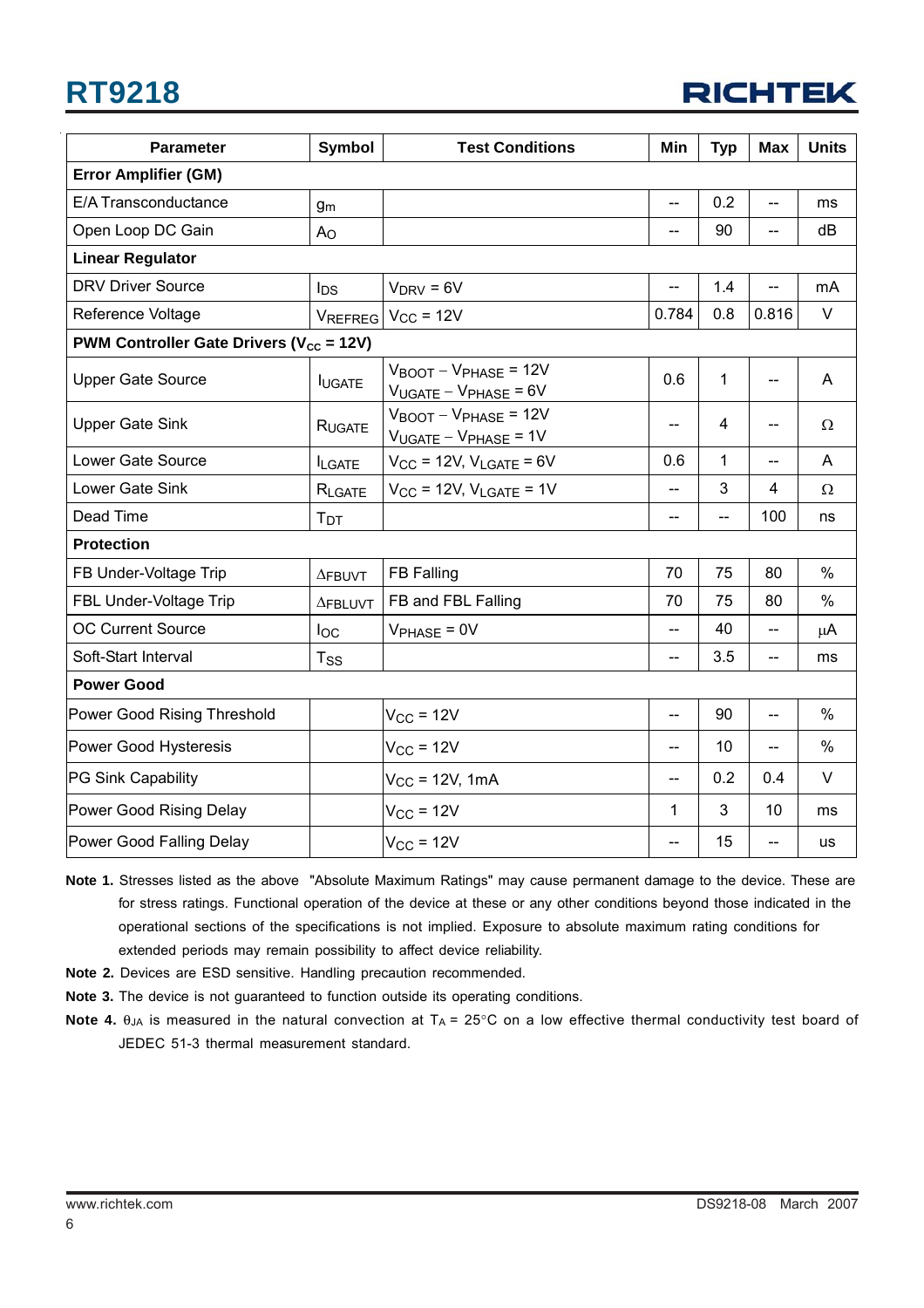## **Typical Operating Characteristics**















DS9218-08 March 2007 www.richtek.com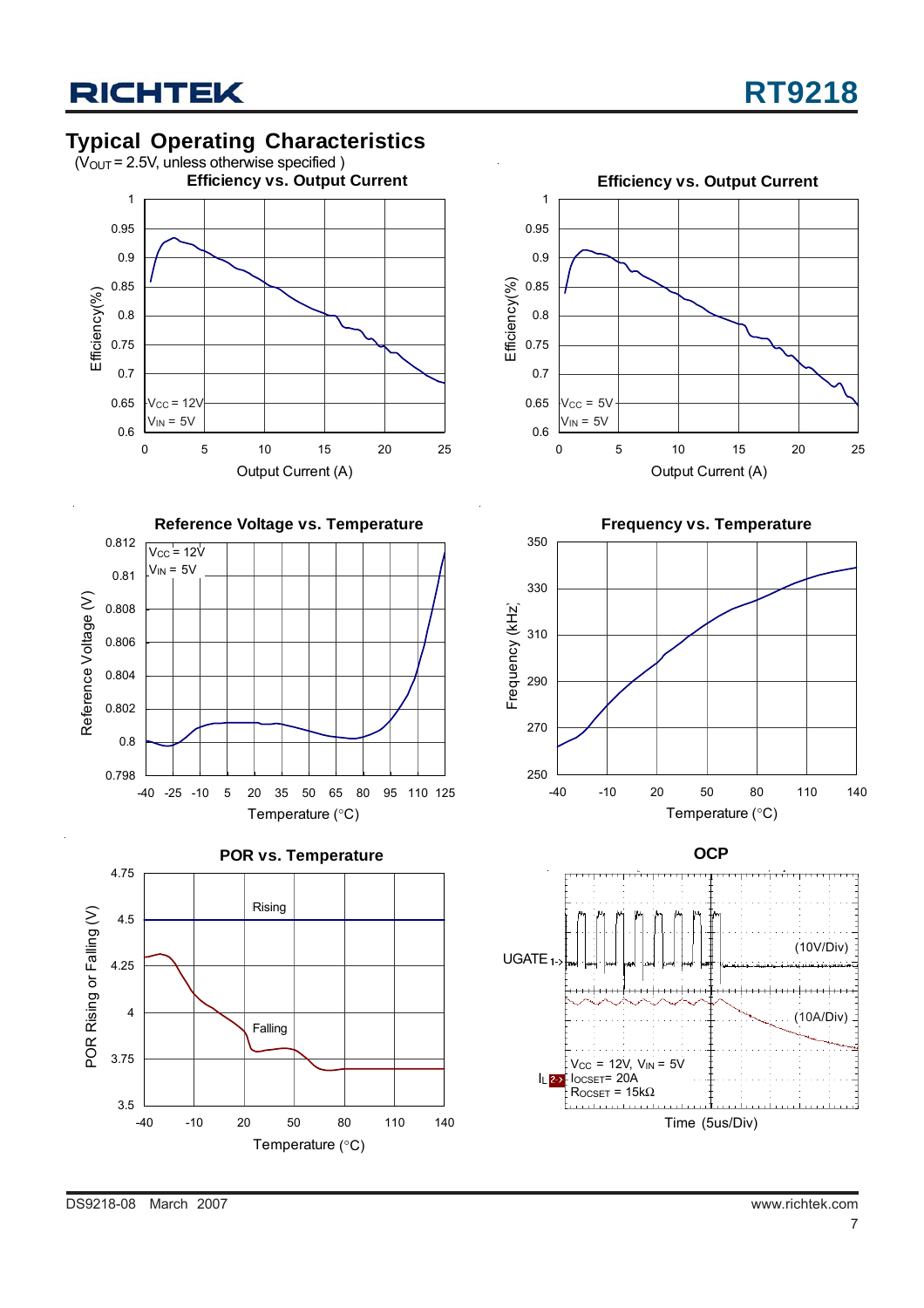













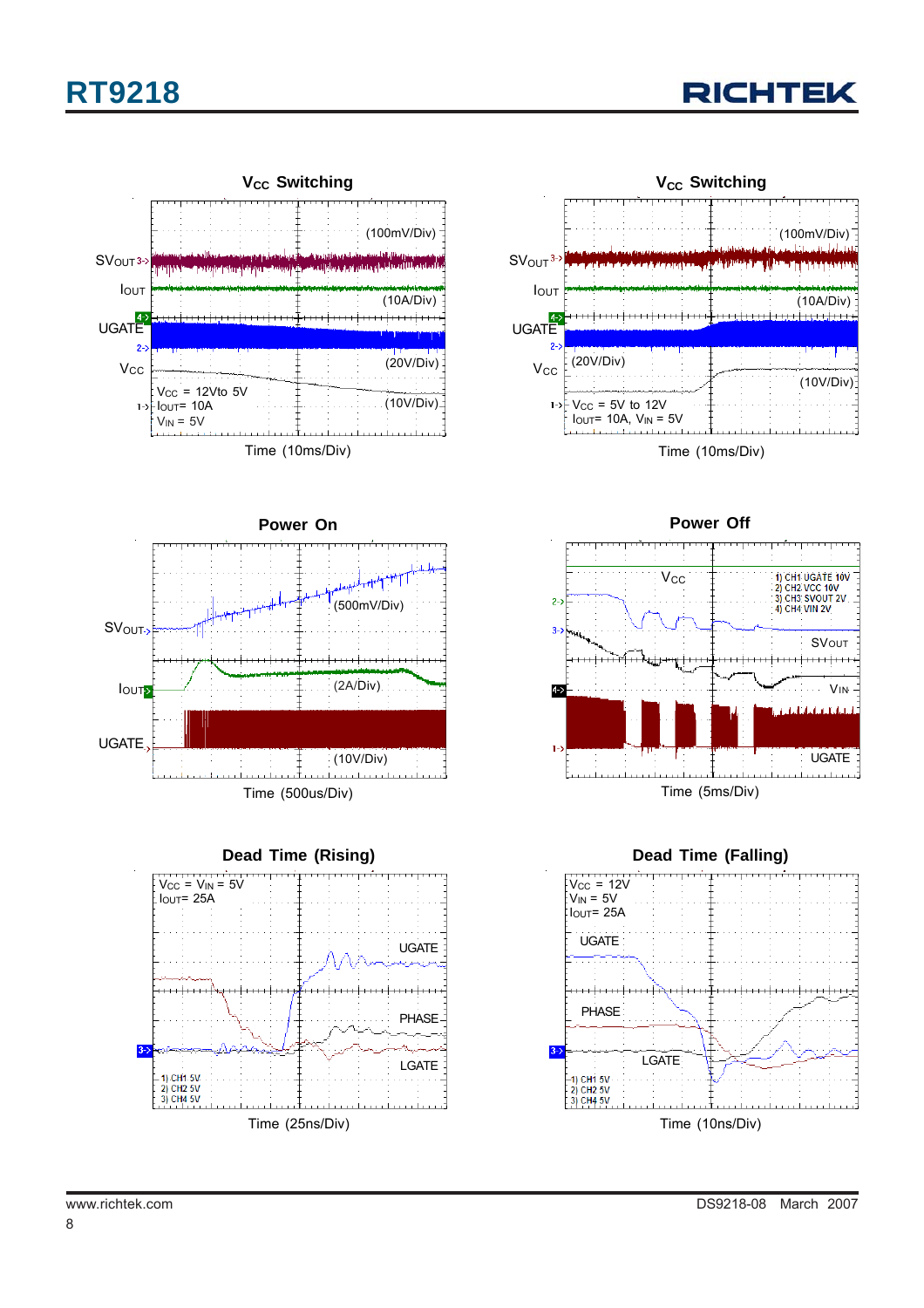





**Soft Start & PGOOD** Time (10ms/Div)  $\vert$ <sub>L</sub>3->  $PGOOD<sub>2</sub>$  (1V/Div) (500mV/Div) (2A/Div) SV<sub>OUT1</sub>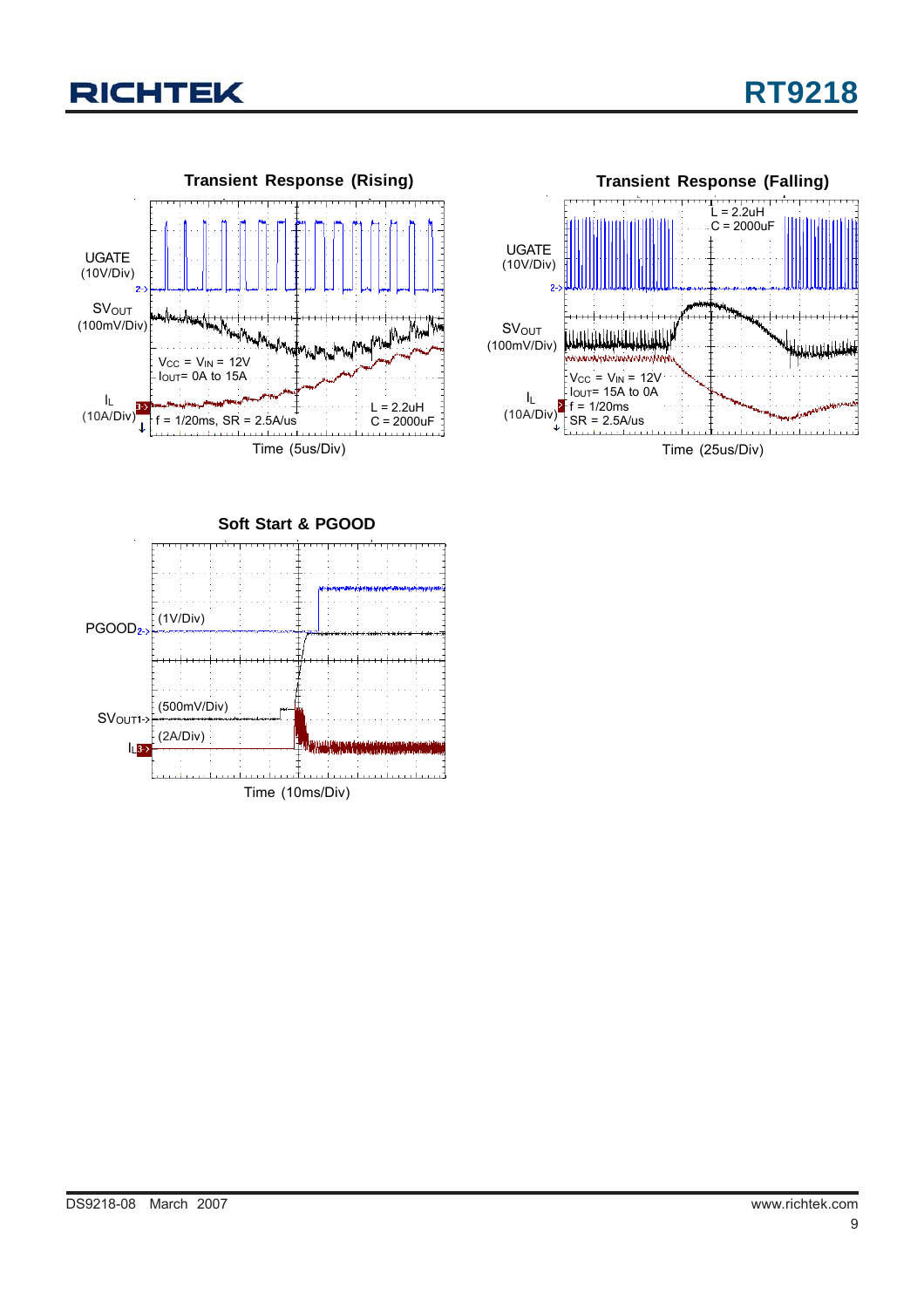

## **Application Information**

### **Inductor Selection**

The selection of output inductor is based on the considerations of efficiency, output power and operating frequency. Low inductance value has smaller size, but results in low efficiency, large ripple current and high output ripple voltage. Generally, an inductor that limits the ripple current  $(\Delta I_L)$  between 20% and 50% of output current is appropriate. Figure 1 shows the typical topology of synchronous step-down converter and its related waveforms.





According to Figure 1 the ripple current of inductor can be calculated as follows :

$$
V_{IN} - V_{OUT} = L \frac{\Delta I_L}{\Delta t}; \quad \Delta t = \frac{D}{fs}; \quad D = \frac{V_{OUT}}{V_{IN}}
$$

$$
L = (V_{IN} - V_{OUT}) \times \frac{V_{OUT}}{V_{IN} \times fs \times \Delta I_L}
$$
(1)

Where :

 $V_{IN}$  = Maximum input voltage

 $V<sub>OUT</sub> = Output Voltage$ 

 $\Delta t$  = S1 turn on time

 $\Delta I_L$  = Inductor current ripple

 $f_S$  = Switching frequency

D = Duty Cycle

 $r<sub>C</sub>$  = Equivalent series resistor of output capacitor

#### **Output Capacitor**

The selection of output capacitor depends on the output ripple voltage requirement. Practically, the output ripple voltage is a function of both capacitance value and the equivalent series resistance (ESR)  $r<sub>C</sub>$ . Figure 2 shows the related waveforms of output capacitor.



www.richtek.com DS9218-08 March 2007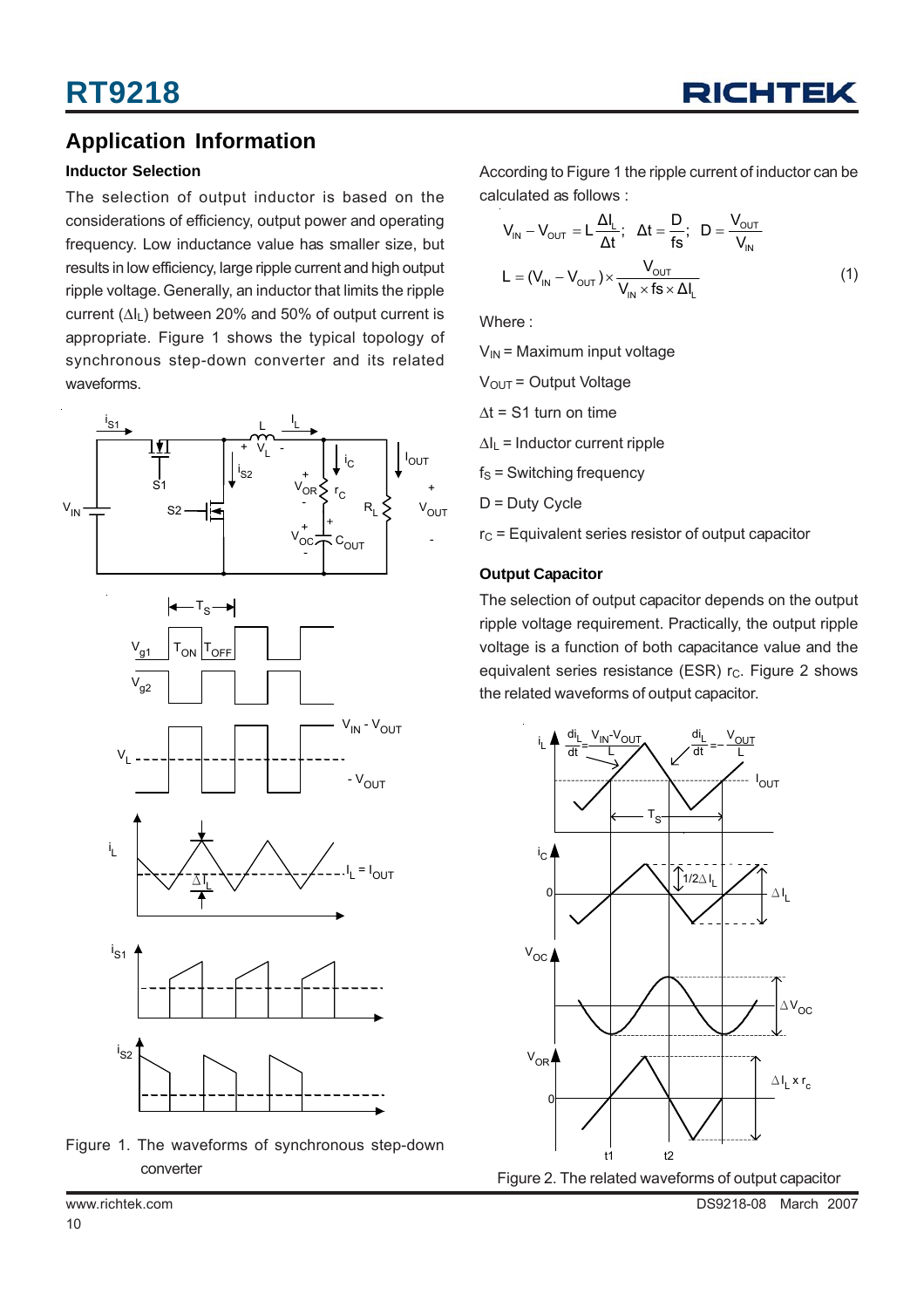The AC impedance of output capacitor at operating frequency is quite smaller than the load impedance, so the ripple current  $(\Delta I_L)$  of the inductor current flows mainly through output capacitor. The output ripple voltage is described as :

$$
\Delta V_{\text{OUT}} = \Delta V_{\text{OR}} + \Delta V_{\text{OC}} \tag{2}
$$

$$
\Delta V_{\text{OUT}} = \Delta I_{\text{L}} \times \text{rc} + \frac{1}{C_{\text{O}}} \int_{t_1}^{t_2} i c \, dt \tag{3}
$$

$$
\Delta V_{\text{OUT}} = \Delta I_{\text{L}} \times \Delta I_{\text{L}} \times rc + \frac{1}{8} \frac{V_{\text{OUT}}}{C_{\text{OL}}} (1 - D)T_{\text{S}}^2 \tag{4}
$$

where  $\Delta V_{OR}$  is caused by ESR and  $\Delta V_{OC}$  by capacitance. For electrolytic capacitor application, typically 90 to 95% of the output voltage ripple is contributed by the ESR of output capacitor. So Equation (4) could be simplified as :

$$
\Delta V_{\text{OUT}} = \Delta I_{\text{L}} \times r\text{c}
$$
 (5)

Users could connect capacitors in parallel to get calculated ESR.

#### **Input Capacitor**

The selection of input capacitor is mainly based on its maximum ripple current capability. The buck converter draws pulsewise current from the input capacitor during the on time of S1 as shown in Figure 1. The RMS value of ripple current flowing through the input capacitor is described as :

$$
Irms = I_{OUT} \sqrt{D(1-D)} \quad (A)
$$
 (6)

The input capacitor must be cable of handling this ripple current. Sometime, for higher efficiency the low ESR capacitor is necessarily.

### **PWM Loop Stability**

RT9218 is a voltage mode buck converter using the high gain error amplifier with transconductance (OTA, Operational Transconductance Amplifier).

The transconductance :

 $GM = \frac{dl_{\text{OUT}}}{dVm}$ 

The mid-frequency gain :

$$
dV_{OUT} = dl_{OUT}Z_{OUT} = GMdV_{IN}Z_{OUT}
$$

$$
G = \frac{dV_{OUT}}{dV_{IN}} = GMZ_{OUT}
$$

 $Z<sub>OUT</sub>$  is the shut impedance at the output node to ground (see Figure 3 and Figure 4),



Figure 3. A Type 2 error-amplifier with shut network to ground



Figure 4. Equivalent circuit

Pole and Zero :

$$
F_P = \frac{1}{2\pi \times R_1 C_2}
$$
;  $F_Z = \frac{1}{2\pi \times R_1 C_1}$ 

We can see the open loop gain and the Figure 3 whole loop gain in Figure 5.



Figure 5. Gain with the Figure 2 circuit

RT9218 internal compensation loop :

$$
GM = 0.2
$$
ms,  $R1 = 75k\Omega$ ,  $C1 = 2.5$ nF,  $C2 = 10$ pF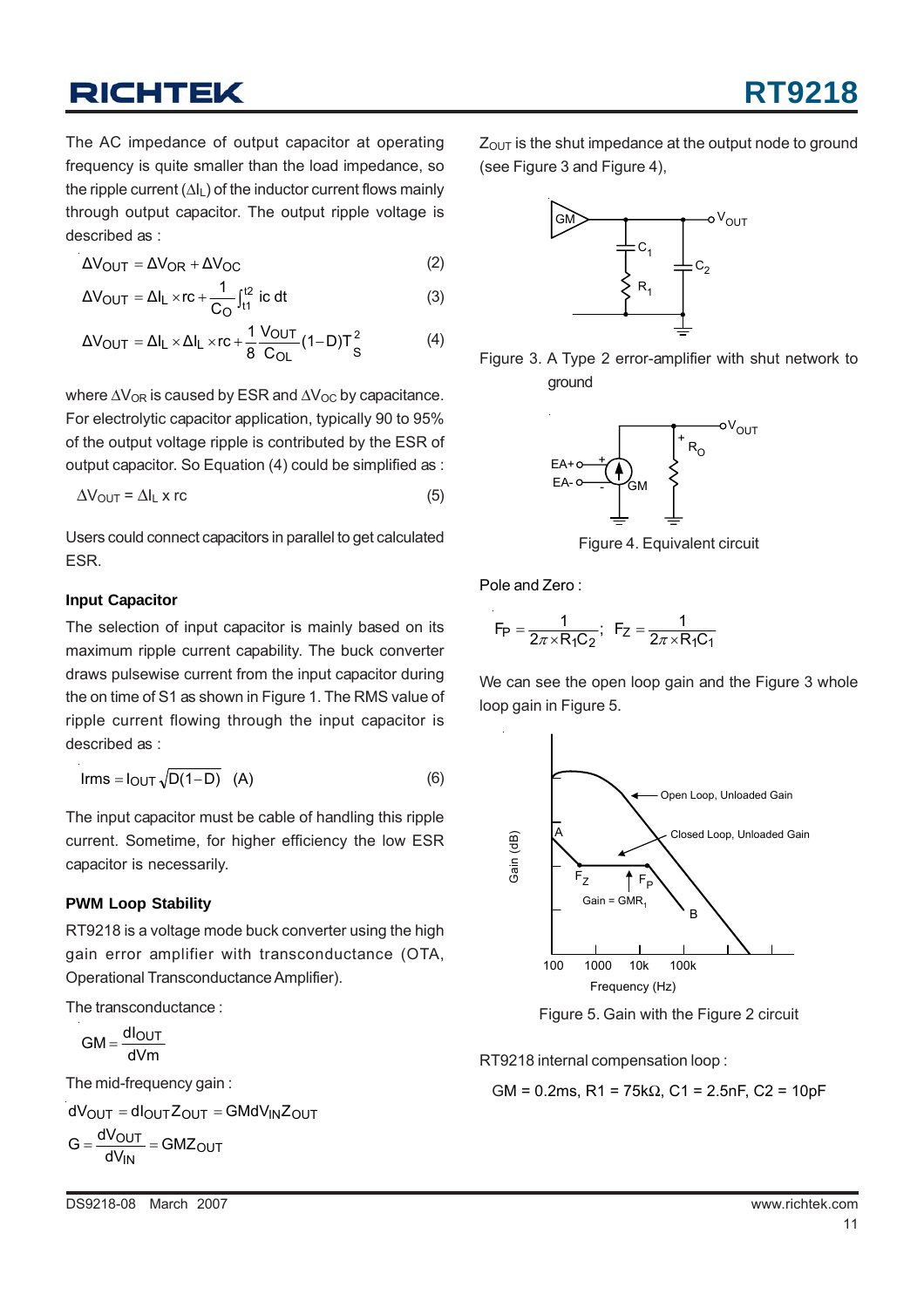## **OPS (Over Current Setting, VIN\_POR and Shutdown)**

### **1.OCP**

Sense the low-side MOSFET's  $R_{DS(ON)}$  to set over-current trip point.

Connecting a resistor ( $R_{OCSET}$ ) from this pin to the source of the upper MOSFET and the drain of the lower MOSFET sets the over-current trip point. R<sub>OCSET</sub>, an internal 40μA current source, and the lower MOSFET on resistance, R<sub>DS(ON)</sub>, set the converter over-current trip point ( $I_{OCSET}$ ) according to the following equation :

> of the lower MOSFET  $\text{IocSET}$  =  $\frac{40 \text{UA} \times \text{RocSET} - 0.4 \text{V}}{200 \text{ AU}}$ DS(ON)  $\text{OCSET}$  =  $\frac{40 \text{UA} \times \text{ROCSET}}{R_{\text{DS}(\text{ON})}}$  of the lower  $=\frac{40uA \times R$  ocset –

OPS pin function is similar to RC charging or discharging circuit, so the over-current trip point is very sensitive to parasitic capacitance (ex. shut-down MOSFET) and the duty ratio.

Below Figures say those effect. And test conditions are Rocset = 15kΩ (over -current trip point = 20.6A), Low-side MOSFET is IR3707.

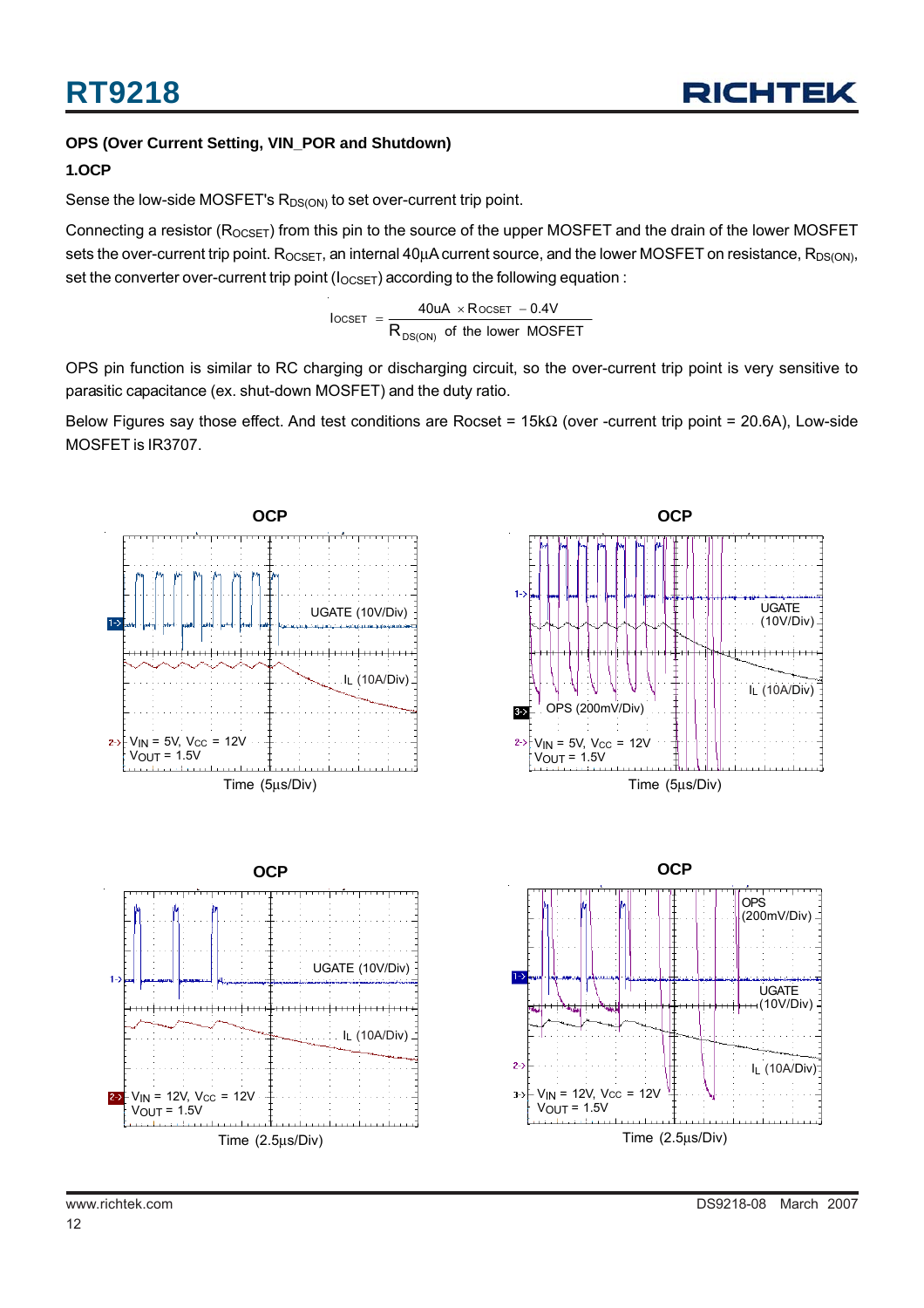#### **2. VIN\_POR**

UGATE will continuously generate a 10kHz colck with 1% duty cycle before  $V_{IN}$  is ready.  $V_{IN}$  is recognized ready by detecting  $V_{OPS}$  crossing 1.5V four times (rising & falling). R<sub>OCSET</sub> must be kept lower than 37.5kΩ for large  $R_{OCSET}$  will keep  $V_{OPS}$  always higher than 1.5V. Figure 6 shows the detail actions of OCP and POR. It is highly recommend-ed that  $R_{OCSET}$  be lower than 30kΩ.





#### **3. Shutdown**

Pulling low the OPS pin by a small single transistor can shutdown the RT9218 PWM controller as shown in typical application circuit.

#### **Soft Start**

A built-in soft-start is used to prevent surge current from power supply input during power on. The soft-start voltage is controlled by an internal digital counter. It clamps the ramping of reference voltage at the input of error amplifier and the pulse-width of the output driver slowly. The typical soft-start duration is 3ms.



#### 1) Mode 1 (SS< Vramp\_valley)

Initially the COMP stays in the positive saturation. When SS< V<sub>RAMP\_Valley</sub>, there is no non-inverting input available to produce duty width. So there is no PWM signal and  $V_{\text{OUT}}$  is zero.

#### 2) Mode 2 (V<sub>RAMP\_Valley</sub>< SS< Cross-over)

When SS>V<sub>RAMP\_Valley</sub>, SS takes over the non-inverting input and produce the PWM signal and the increasing duty width according to its magnitude above the ramp signal. The output follows the ramp signal, SS. However while  $V_{\text{OUT}}$  increases, the difference between  $V_{\text{OUT}}$  and SSE  $(SS - V_{GS})$  is reduced and COMP leaves the saturation and declines. The takeover of SS lasts until it meets the COMP. During this interval, since the feedback path is broken, the converter is operated in the open loop.

#### 3) Mode3 ( Cross-over<  $SS < V_{GS} + V_{REF}$ )

When the Comp takes over the non-inverting input for PWM Amplifier and when SSE (SS –  $V_{GS}$ ) <  $V_{REF}$ , the output of the converter follows the ramp input, SSE (SS –  $V_{GS}$ ). Before the crossover, the output follows SS signal. And when Comp takes over SS, the output is expected to follow SSE (SS –  $V_{GS}$ ). Therefore the deviation of  $V_{GS}$  is represented as the falling of  $V_{\text{OUT}}$  for a short while. The COMP is observed to keep its decline when it passes the cross-over, which shortens the duty width and hence the falling of  $V_{\text{OUT}}$  happens.

 Since there is a feedback loop for the error amplifier, the output' s response to the ramp input, SSE (SS –  $V_{GS}$ ) is lower than that in Mode 2.

4) Mode 4 (SS  $>$  V<sub>GS</sub> + V<sub>REF</sub>)

When  $SS > V_{GS} + V_{REF}$ , the output of the converter follows the desired  $V_{REF}$  signal and the soft start is completed now.

DS9218-08 March 2007 www.richtek.com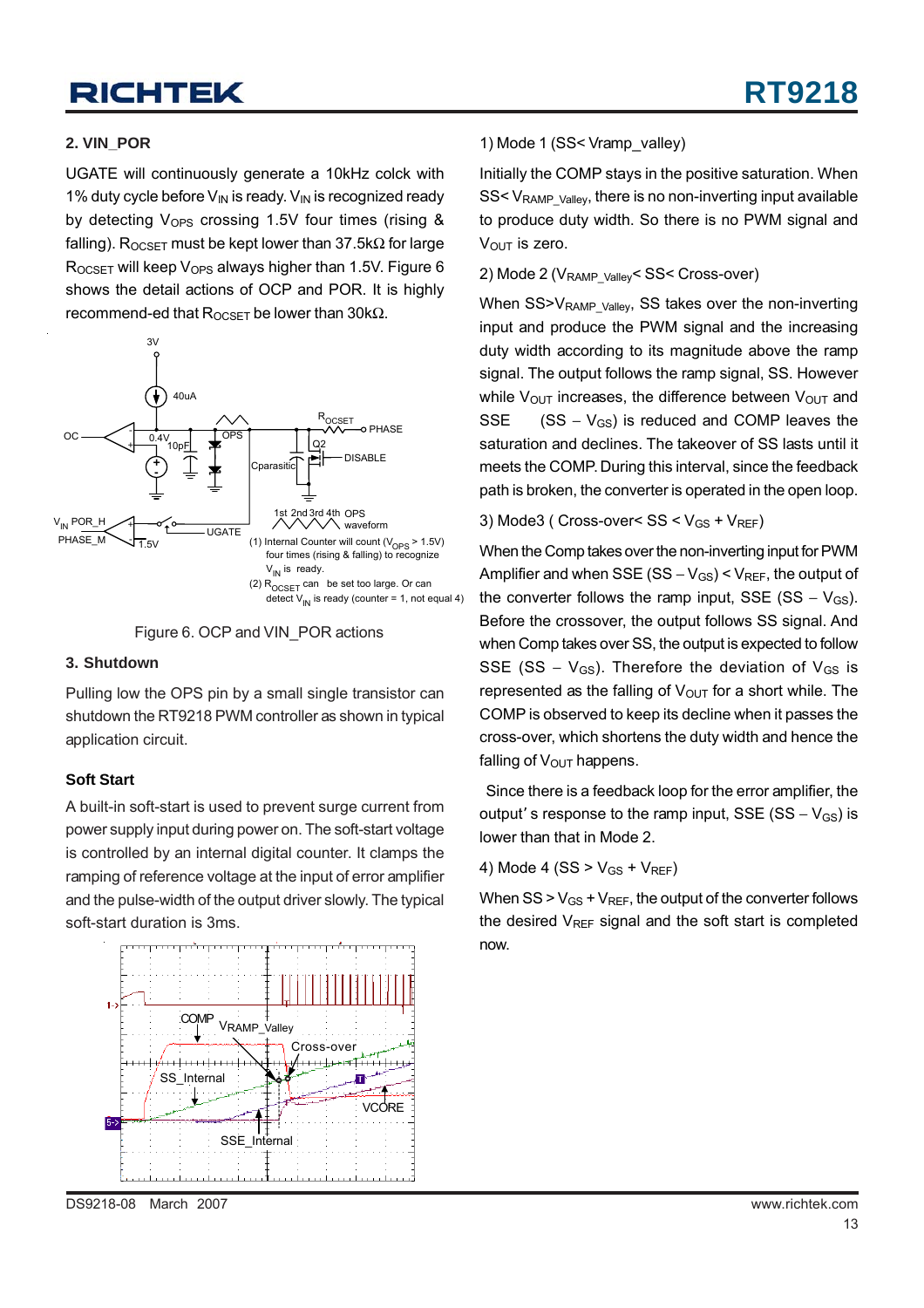## **Under Voltage Protection**

The voltage at FB and FBL pin is monitored and protected against UV (under voltage). The UV threshold is the FB or FBL under 75%. UV detection has 30μs triggered delay. When OC or UV\_FBL is trigged, a hiccup restart sequence will be initialized, as shown in Figure 7 Only 4 times of trigger are allowed to latch off. Hiccup is disabled during soft-start interval, but UV\_FB has some difference from OC and UV\_FBL, it will always trigger  $V_{IN}$  power sensing after 4 times hiccup, as shown in Figure 8.



Figure 7. UV and OC trigger hiccup mode



Figure 8, UV FB trigger  $V_{IN}$  power sensing

### **LDO Power Sequence**

In VGA field, the MOSFET of  $LV<sub>OUT</sub>$  is sourced by external voltage not by  $SV<sub>OUT</sub>$ .

This connection may trigger UV protection to shutdown RT9218, but using the typical application circuit won't have this issue. See figure 9 using OPS pin to control the power sequence.



RICHTEK

Figure 9. LDO power sequence

## **PWM Layout Considerations**

MOSFETs switch very fast and efficiently. The speed with which the current transitions from one device to another causes voltage spikes across the interconnecting impedances and parasitic circuit elements. The voltage spikes can degrade efficiency and radiate noise, that results in over-voltage stress on devices. Careful component placement layout and printed circuit design can minimize the voltage spikes induced in the converter. Consider, as an example, the turn-off transition of the upper MOSFET prior to turn-off, the upper MOSFET was carrying the full load current. During turn-off, current stops flowing in the upper MOSFET and is picked up by the low side MOSFET or schottky diode. Any inductance in the switched current path generates a large voltage spike during the switching interval. Careful component selections, layout of the critical components, and use shorter and wider PCB traces help in minimizing the magnitude of voltage spikes.

There are two sets of critical components in a DC-DC converter using the RT9218. The switching power components are most critical because they switch large amounts of energy, and as such, they tend to generate equally large amounts of noise. The critical small signal components are those connected to sensitive nodes or those supplying critical bypass current.

The power components and the PWM controller should be placed firstly. Place the input capacitors, especially the high-frequency ceramic decoupling capacitors, close to the power switches. Place the output inductor and output capacitors between the MOSFETs and the load. Also locate the PWM controller near by MOSFETs.

A multi-layer printed circuit board is recommended.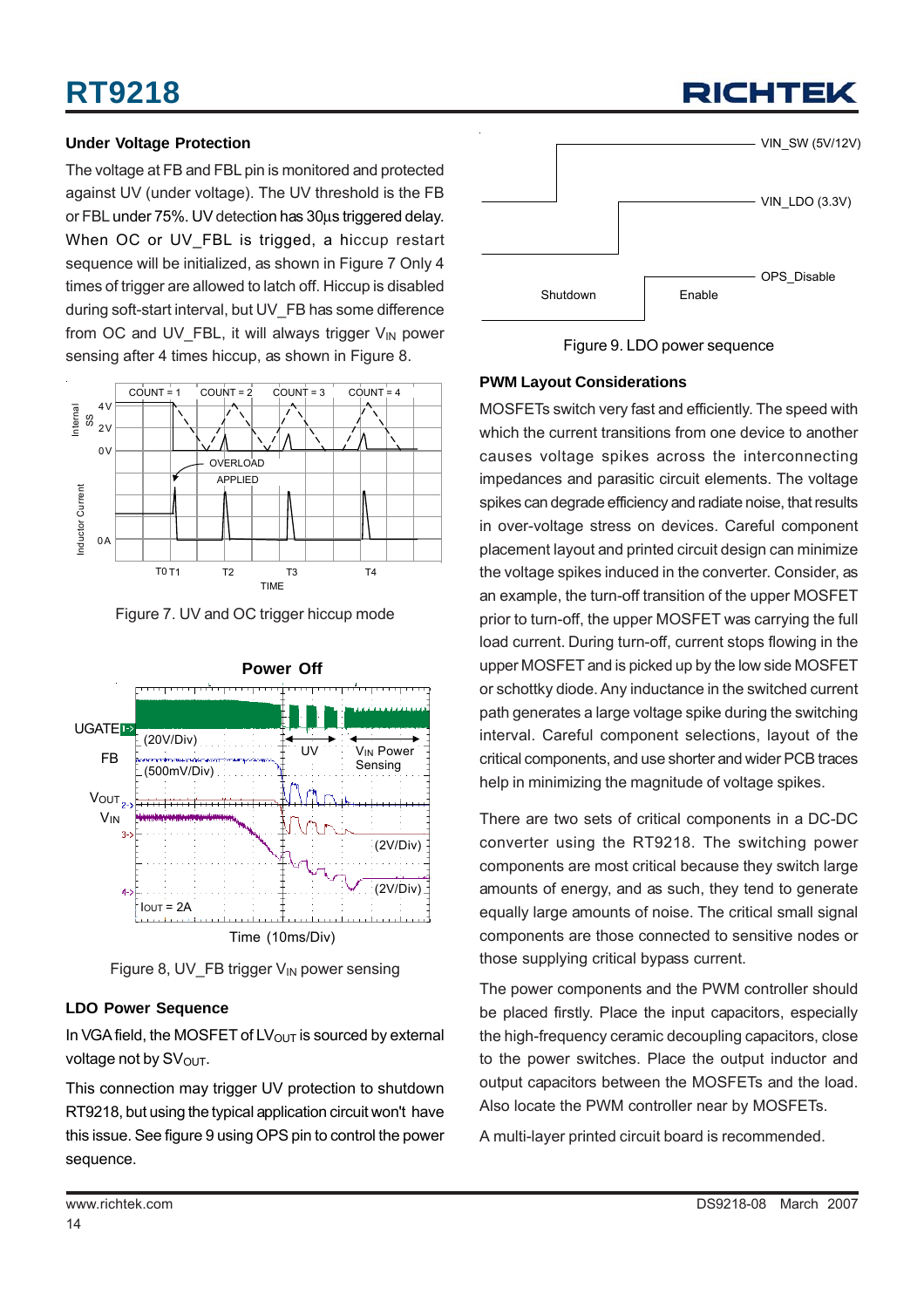Figure 10 shows the connections of the critical components in the converter. Note that the capacitors  $C_{IN}$  and  $C_{OUT}$  each of them represents numerous physical capacitors. Use a dedicated grounding plane and use vias to ground all critical components to this layer. Apply another solid layer as a power plane and cut this plane into smaller islands of common voltage levels. The power plane should support the input power and output power nodes. Use copper filled polygons on the top and bottom circuit layers for the PHASE node, but it is not necessary to oversize this particular island. Since the PHASE node is subjected to very high dV/dt voltages, the stray capacitance formed between these island and the surrounding circuitry will tend to couple switching noise. Use the remaining printed circuit layers for small signal routing. The PCB traces between the PWM controller and the gate of MOSFET and also the traces connecting source of MOSFETs should be sized to carry 2A peak currents.



Figure 10. The connections of the critical components in the converter

Below PCB gerber files are our test board for your reference :

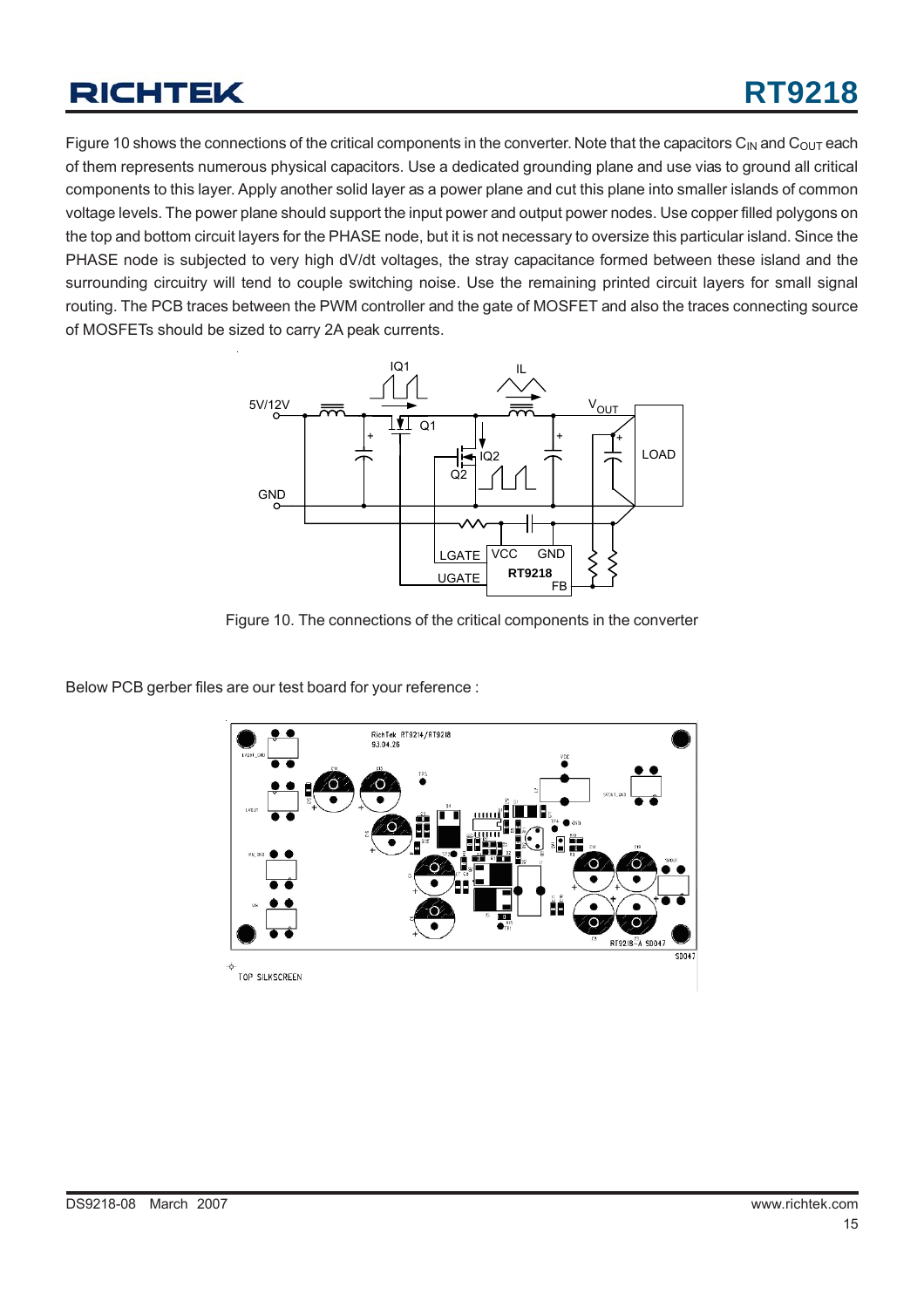





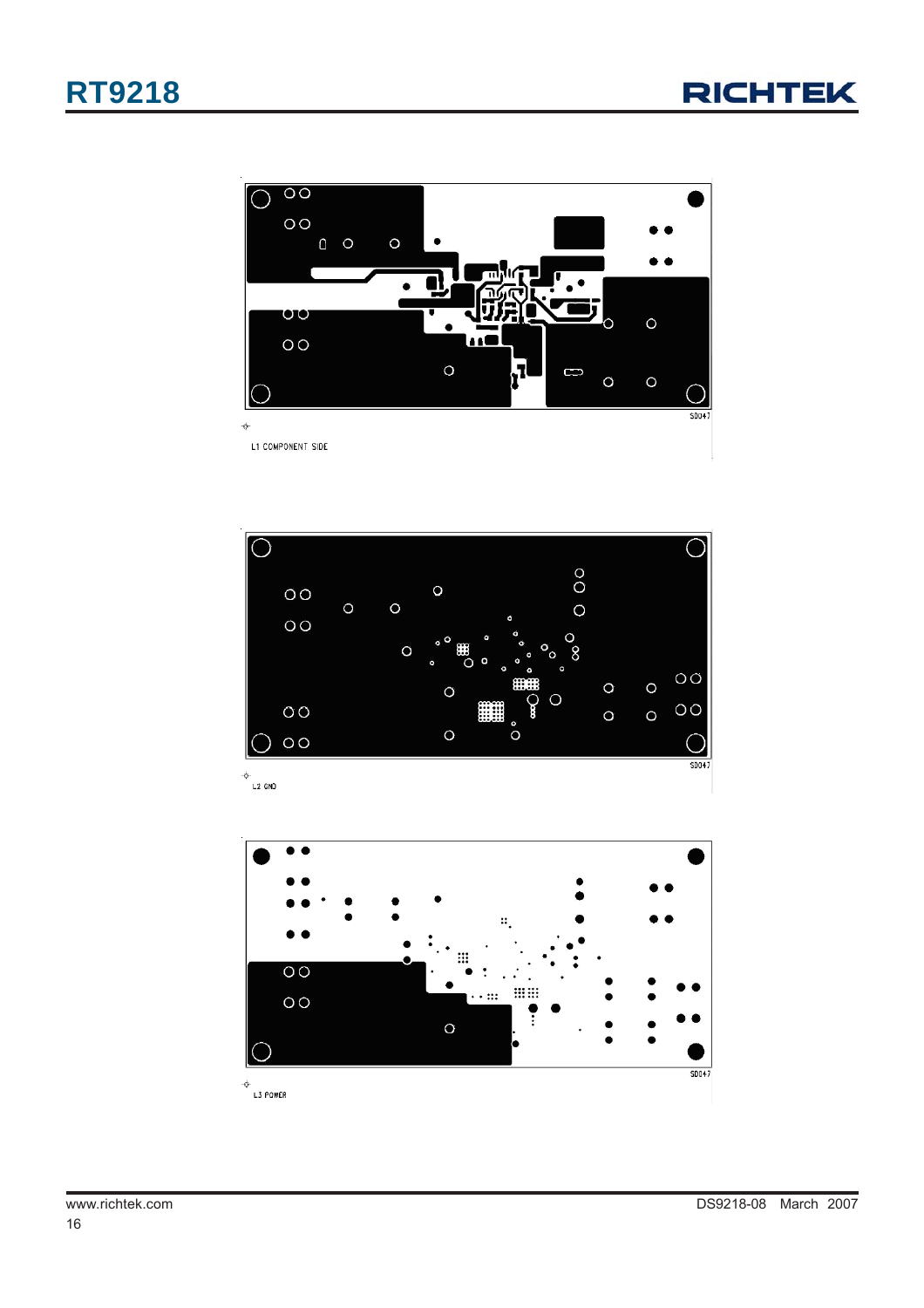

According to our test experience, you must still notice two items to avoid noise coupling :

1.The ground plane should not be separated.

 $2.V<sub>CC</sub>$  rail adding the LC filter is recommended.